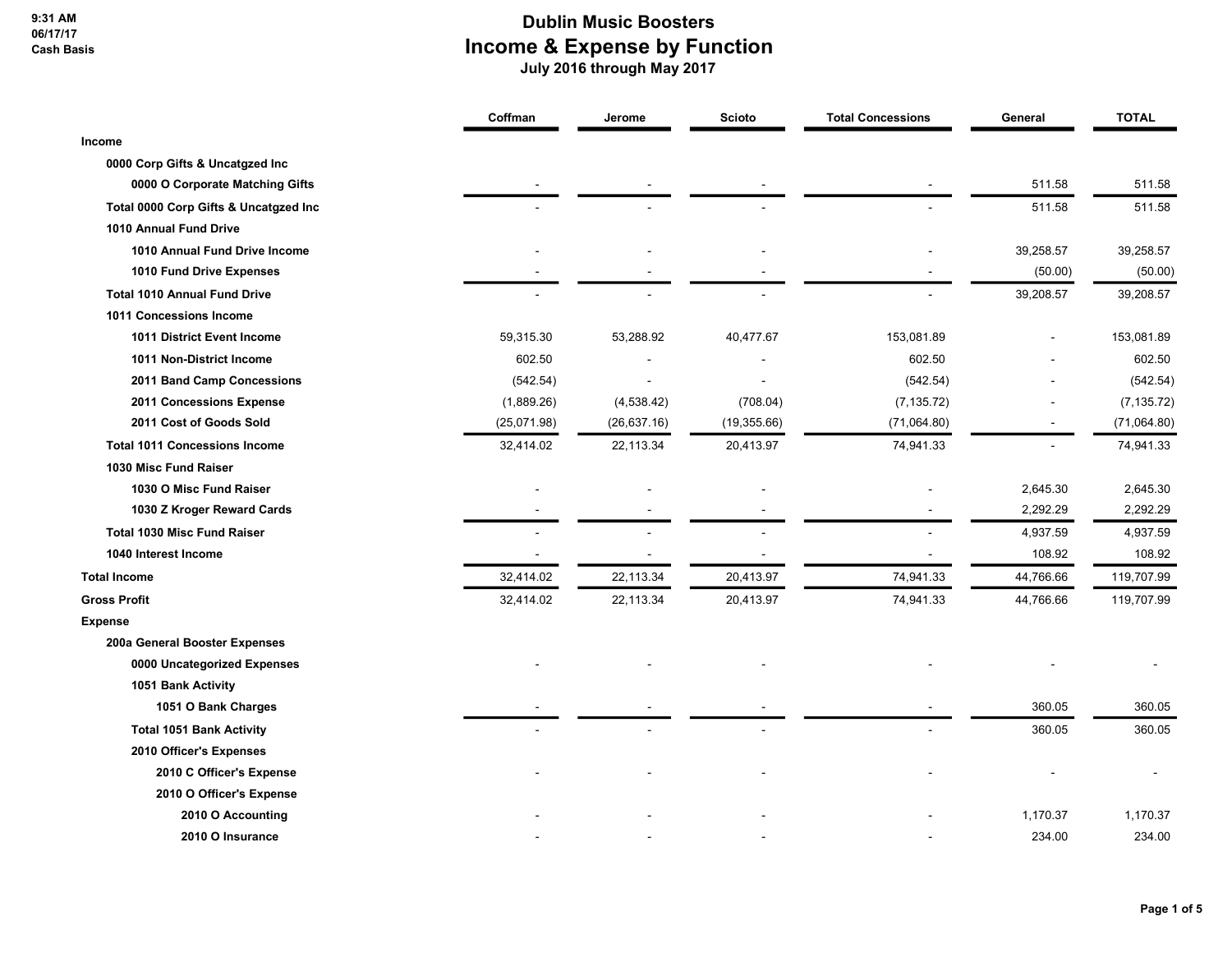|                                            | Coffman | Jerome | Scioto | <b>Total Concessions</b> | General  | <b>TOTAL</b> |
|--------------------------------------------|---------|--------|--------|--------------------------|----------|--------------|
| 2010 O Officer's Expense - Other           |         |        |        |                          | 381.40   | 381.40       |
| Total 2010 O Officer's Expense             |         |        |        | $\sim$                   | 1,785.77 | 1,785.77     |
| <b>Total 2010 Officer's Expenses</b>       |         |        |        |                          | 1,785.77 | 1,785.77     |
| 2020 Communications                        |         |        |        |                          |          |              |
| 2020 C Communications                      |         |        |        |                          | 400.00   | 400.00       |
| 2020 J Communications                      |         |        |        |                          | 400.00   | 400.00       |
| 2020 S Communications                      |         |        |        |                          | 400.00   | 400.00       |
| <b>Total 2020 Communications</b>           |         |        |        |                          | 1,200.00 | 1,200.00     |
| 2030 Memorial Scholarship                  |         |        |        |                          |          |              |
| 2030 C Memorial Scholarship                |         |        |        |                          | 1,000.00 | 1,000.00     |
| 2030 J Memorial Scholarship                |         |        |        |                          | 1,000.00 | 1,000.00     |
| 2030 S Memorial Scholarship                |         |        |        |                          | 1,000.00 | 1,000.00     |
| 2030 Memorial Scholarship - Other          |         |        |        |                          | 900.00   | 900.00       |
| <b>Total 2030 Memorial Scholarship</b>     |         |        |        |                          | 3,900.00 | 3,900.00     |
| <b>Total 200a General Booster Expenses</b> |         |        |        |                          | 7,245.82 | 7,245.82     |
| 200b Choir, Orchestra & MS                 |         |        |        |                          |          |              |
| 2041 Awards - Vocal HS                     |         |        |        |                          |          |              |
| 2041 C Awards Vocal HS                     |         |        |        |                          | 499.89   | 499.89       |
| 2041 S Awards Vocal HS                     |         |        |        |                          | 322.10   | 322.10       |
| Total 2041 Awards - Vocal HS               |         |        |        |                          | 821.99   | 821.99       |
| 2050 Elementary Music                      |         |        |        |                          | 2,411.29 | 2,411.29     |
| 2060 Middle School Awards                  |         |        |        |                          | 495.41   | 495.41       |
| 2065 Middle School Honors Fest             |         |        |        |                          | 500.00   | 500.00       |
| 2070 Middle School Music                   |         |        |        |                          | 6,574.29 | 6,574.29     |
| 2090 Clinics Choral                        |         |        |        |                          |          |              |
| 2090 C Clinics Choral                      |         |        |        |                          | 500.00   | 500.00       |
| 2090 J Clinics Choral                      |         |        |        |                          | 500.00   | 500.00       |
| <b>Total 2090 Clinics Choral</b>           |         |        |        |                          | 1,000.00 | 1,000.00     |
| 2094 Clinics Orchestra                     |         |        |        |                          |          |              |
| 2094 C Clinics Orchestra                   |         |        |        |                          | 175.00   | 175.00       |
| <b>Total 2094 Clinics Orchestra</b>        |         |        |        |                          | 175.00   | 175.00       |
| 2100 Choral Accessories                    |         |        |        |                          |          |              |
| 2100 C Choral Accessories                  |         |        |        |                          | 500.00   | 500.00       |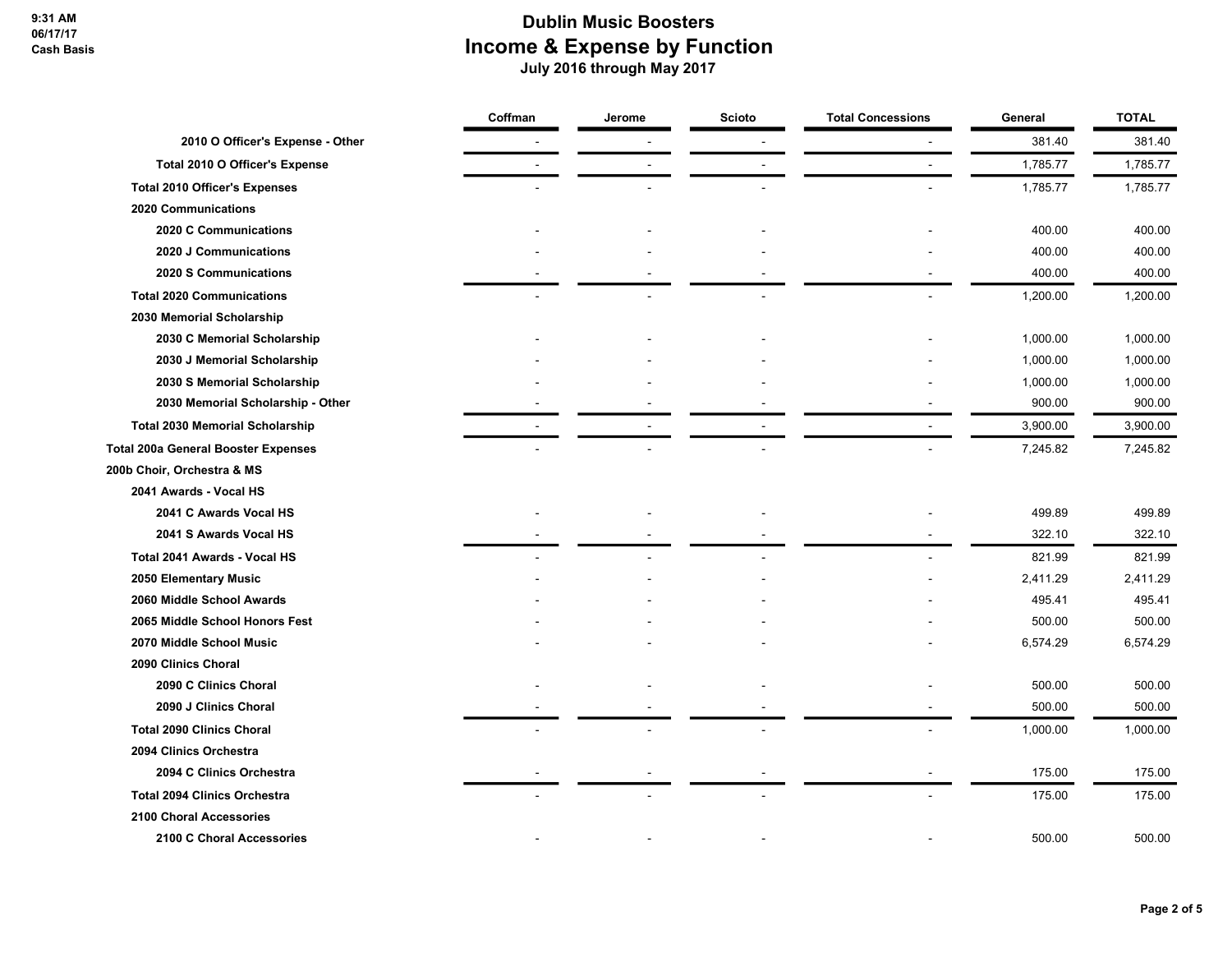|                                              | Coffman | Jerome | <b>Scioto</b> | <b>Total Concessions</b> | General   | <b>TOTAL</b> |
|----------------------------------------------|---------|--------|---------------|--------------------------|-----------|--------------|
| 2100 J Choral Accessories                    |         |        |               |                          | 536.00    | 536.00       |
| 2100 S Choral Accessories                    |         |        |               |                          | 577.00    | 577.00       |
| <b>Total 2100 Choral Accessories</b>         |         |        |               |                          | 1,613.00  | 1,613.00     |
| 2101 Orchestra Accessories                   |         |        |               |                          |           |              |
| 2101 C Orchestra Accessories                 |         |        |               |                          | 550.89    | 550.89       |
| 2101 J Orchestra Accessories                 |         |        |               |                          | 1,007.92  | 1,007.92     |
| 2101 S Orchestra Accessories                 |         |        |               |                          | 752.00    | 752.00       |
| <b>Total 2101 Orchestra Accessories</b>      |         |        |               |                          | 2,310.81  | 2,310.81     |
| Total 200b Choir, Orchestra & MS             |         |        |               |                          | 15,901.79 | 15,901.79    |
| 200c HS Band Fixed Exp                       |         |        |               |                          |           |              |
| 2031 Field Cmder Scholarships                |         |        |               |                          |           |              |
| 2031 C Scholarships                          |         |        |               |                          | 900.00    | 900.00       |
| 2031 J Scholarships                          |         |        |               |                          | 800.00    | 800.00       |
| <b>Total 2031 Field Cmder Scholarships</b>   |         |        |               |                          | 1,700.00  | 1,700.00     |
| 2110 Transportation Maintenance              |         |        |               |                          |           |              |
| 2110 C Transportation Maint                  |         |        |               |                          | 8.45      | 8.45         |
| 2110 J Transportation Maint                  |         |        |               |                          | 187.19    | 187.19       |
| <b>Total 2110 Transportation Maintenance</b> |         |        |               |                          | 195.64    | 195.64       |
| 2120 MarchingBand Show Design                |         |        |               |                          |           |              |
| 2120 C Marching BandShow Design              |         |        |               |                          | 13,023.43 | 13,023.43    |
| 2120 J Marching BandShow Design              |         |        |               |                          | 10,848.63 | 10,848.63    |
| 2120 S Marching BandShow Design              |         |        |               |                          | 6,158.00  | 6,158.00     |
| <b>Total 2120 MarchingBand Show Design</b>   |         |        |               |                          | 30,030.06 | 30,030.06    |
| <b>Total 200c HS Band Fixed Exp</b>          |         |        |               |                          | 31,925.70 | 31,925.70    |
| 200d Band Variable Expenses                  |         |        |               |                          |           |              |
| 2040 Awards - Instrumental HS                |         |        |               |                          |           |              |
| 2040 C Awards Instrumental HS                |         |        |               |                          | 786.43    | 786.43       |
| 2040 J Awards Instrumental HS                |         |        |               |                          | 2,051.40  | 2,051.40     |
| 2040 S Awards Instrumental HS                |         |        |               |                          | 386.80    | 386.80       |
| Total 2040 Awards - Instrumental HS          |         |        |               |                          | 3,224.63  | 3,224.63     |
| 2080 Repair / Replacement                    |         |        |               |                          |           |              |
| 2080 C Repair/Replacement                    |         |        |               |                          | 2,259.92  | 2,259.92     |
| 2080 J Repair/Replacement                    |         |        |               |                          | 2,557.75  | 2,557.75     |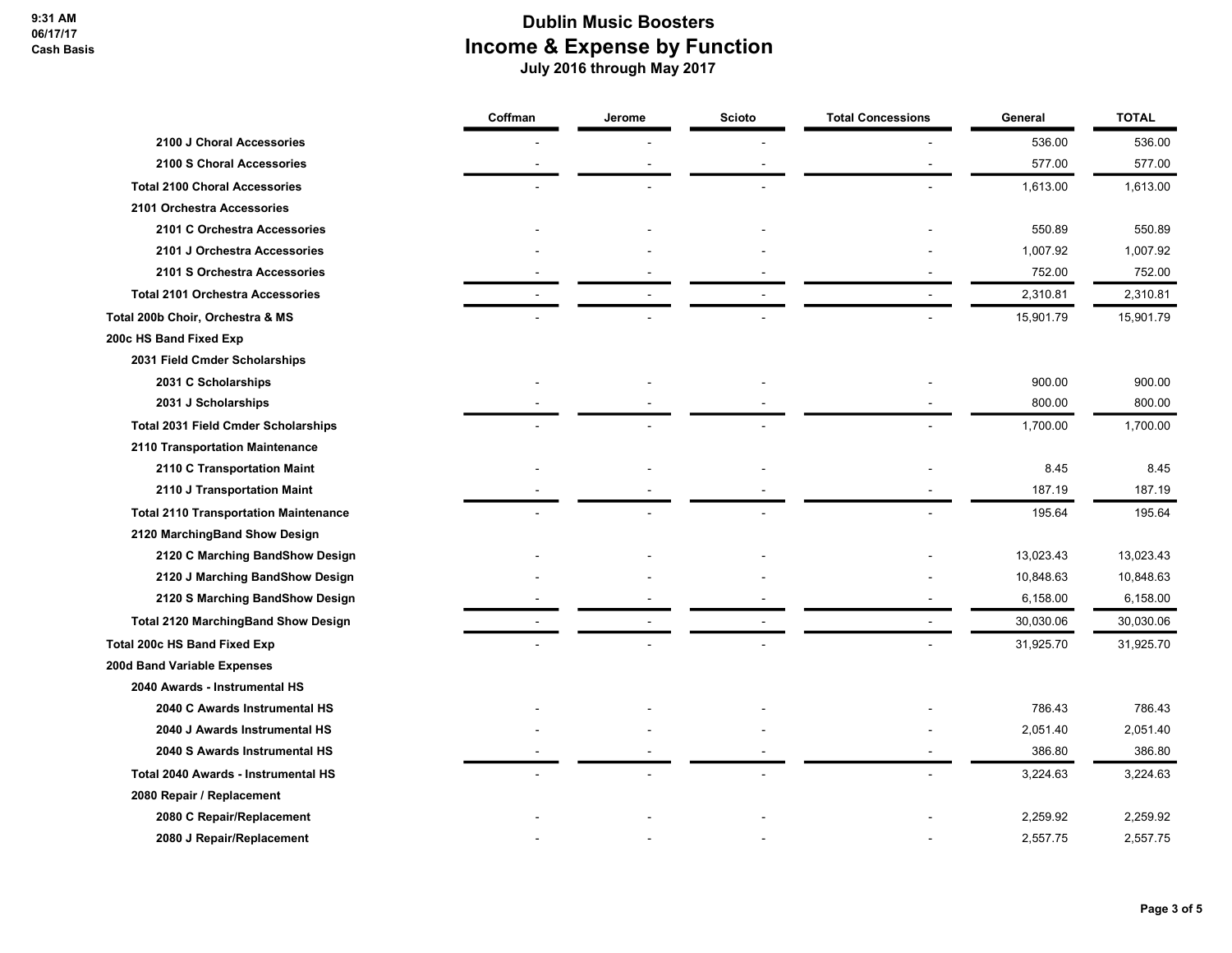|                                             | Coffman | Jerome | <b>Scioto</b> | <b>Total Concessions</b> | General   | <b>TOTAL</b> |
|---------------------------------------------|---------|--------|---------------|--------------------------|-----------|--------------|
| 2080 S Repair/Replacement                   |         |        |               |                          | 2,021.97  | 2,021.97     |
| Total 2080 Repair / Replacement             |         |        |               |                          | 6,839.64  | 6,839.64     |
| 2081 Percussion                             |         |        |               |                          |           |              |
| 2081 C Percussion                           |         |        |               |                          | 1,294.11  | 1,294.11     |
| 2081 J Percussion                           |         |        |               |                          | 2,990.92  | 2,990.92     |
| 2081 S Percussion                           |         |        |               |                          | 5,473.55  | 5,473.55     |
| <b>Total 2081 Percussion</b>                |         |        |               |                          | 9,758.58  | 9,758.58     |
| 2091 Clinics Marching Band                  |         |        |               |                          |           |              |
| 2091 C Clinics Marching Band                |         |        |               |                          | 1,575.00  | 1,575.00     |
| 2091 S Clinics Marching Band                |         |        |               |                          | 1,000.00  | 1,000.00     |
| <b>Total 2091 Clinics Marching Band</b>     |         |        |               |                          | 2,575.00  | 2,575.00     |
| 2092 Clinics Flag Corps                     |         |        |               |                          |           |              |
| 2092 C Clinics Flag Corps                   |         |        |               |                          | 3,836.33  | 3,836.33     |
| 2092 S Clinics Flag Corps                   |         |        |               |                          | 1,500.00  | 1,500.00     |
| <b>Total 2092 Clinics Flag Corps</b>        |         |        |               |                          | 5,336.33  | 5,336.33     |
| 2093 Clinics Concert Band                   |         |        |               |                          |           |              |
| 2093 C Cinics Concert Band                  |         |        |               |                          | 450.00    | 450.00       |
| 2093 J Cinics Concert Band                  |         |        |               |                          | 475.00    | 475.00       |
| <b>Total 2093 Clinics Concert Band</b>      |         |        |               |                          | 925.00    | 925.00       |
| 2095 Clinics Jazz                           |         |        |               |                          |           |              |
| 2095 C Clinics Jazz                         |         |        |               |                          | 396.00    | 396.00       |
| <b>Total 2095 Clinics Jazz</b>              |         |        |               |                          | 396.00    | 396.00       |
| 2102 Color Guard Accessories                |         |        |               |                          |           |              |
| 2102 C Color Guard Accessories              |         |        |               |                          | 5,399.28  | 5,399.28     |
| 2102 J Color Guard Accessories              |         |        |               |                          | 5,380.97  | 5,380.97     |
| 2102 S Color Guard Accessories              |         |        |               |                          | 2,163.05  | 2,163.05     |
| <b>Total 2102 Color Guard Accessories</b>   |         |        |               |                          | 12,943.30 | 12,943.30    |
| 2103 Marching Band Accessories              |         |        |               |                          |           |              |
| 2103 C Marching Accessories                 |         |        |               |                          | 4,160.35  | 4,160.35     |
| 2103 J Marching Accessories                 |         |        |               |                          | 4,454.58  | 4,454.58     |
| 2103 S Marching Accessories                 |         |        |               |                          | 1,641.00  | 1,641.00     |
| 2103 Marching Band Accessories - Other      |         |        |               |                          |           |              |
| <b>Total 2103 Marching Band Accessories</b> |         |        |               |                          | 10,255.93 | 10,255.93    |